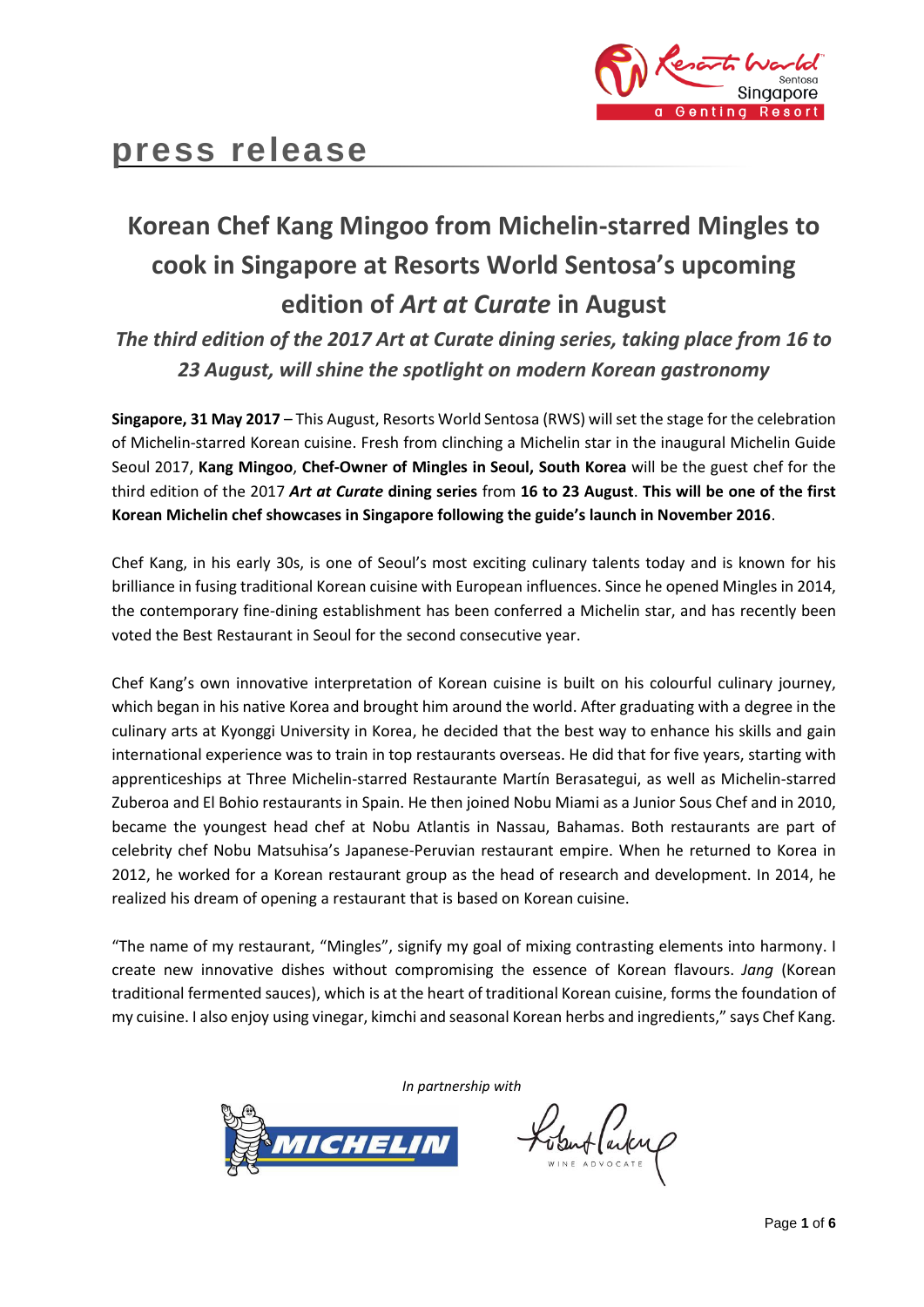The Michelin Guide Seoul 2017 encapsulates the story of Mingles in its description: "Since 2014, this contemporary fine dining establishment has captured the imagination of even the most discerning palates with Chef Kang Mingoo's new and bold creations that pay respect to Korea's culinary heritage. Traditional fermented condiments and vinegar – 'jang' and 'cho' – play integral roles in the dishes, even dessert."

Chef Kang's special menus for *Art at Curate* from 16 to 23 August will reflect his award-winning signature style. Diners can look forward to savouring his unique and exquisite modern Korean creations such as *Scallop Carpaccio with 'Makgeolli' Ceviche and Korean Bottarga*; *'Doenjang' cured Foie Gras rolled with 'Baek Kimchi'; Abalone Porridge with 'Gim' Chip;* and *'Doenjang' Crème Brûlée, 'Ganjang' Pecan, 'Gochu Jang' powder, Puffed Grains, Vanilla Ice Cream.* 

After presenting acclaimed Michelin chefs from Japan, the Netherlands and Korea over the course of the year, the fourth and final edition of the 2017 *Art at Curate* dining series will transport one of the hottest chefs in Belgium to Singapore. From **5 to 12 October 2017**, **Chef Alexandre Dionisio** from the stunning **Two Michelin-starred La Villa in the Sky in Brussels** will be showcasing his contemporary European cuisine here. His expertly crafted dishes are refined and inspired, revealing influences from his Spanish origins.

Experience *Art at Curate* at CURATE restaurant, located on level 1 of The Forum at Resorts World Sentosa. For reservations, please call **(65) 6577 7288**, email [curate@rwsentosa.com](mailto:curate@rwsentosa.com) or visit [www.rwsentosa.com/curate.](http://www.rwsentosa.com/curate)

## **Booking details:**

The third edition of *Art at Curate 2017* featuring **Michelin-starred Chef Kang Mingoo** will be held at *CURATE* located at Resorts World Sentosa (The Forum, Level 1) from **16 to 23 August**. Prices range from *S\$180++* for a **four-course lunch** with wine pairing to *S\$380++* for an **eight-course dinner** with wine pairing. For reservations, please call **(65) 6577 7288** or email [curate@rwsentosa.com.](mailto:curate@rwsentosa.com) **Public early-bird booking** is available till **23 July 2017 where gourmands can book at the special prices of** *S\$160++* for the **four-course lunch** with wine pairing and *S\$360++* for the **eight-course dinner** with wine pairing. Reservations are strictly required.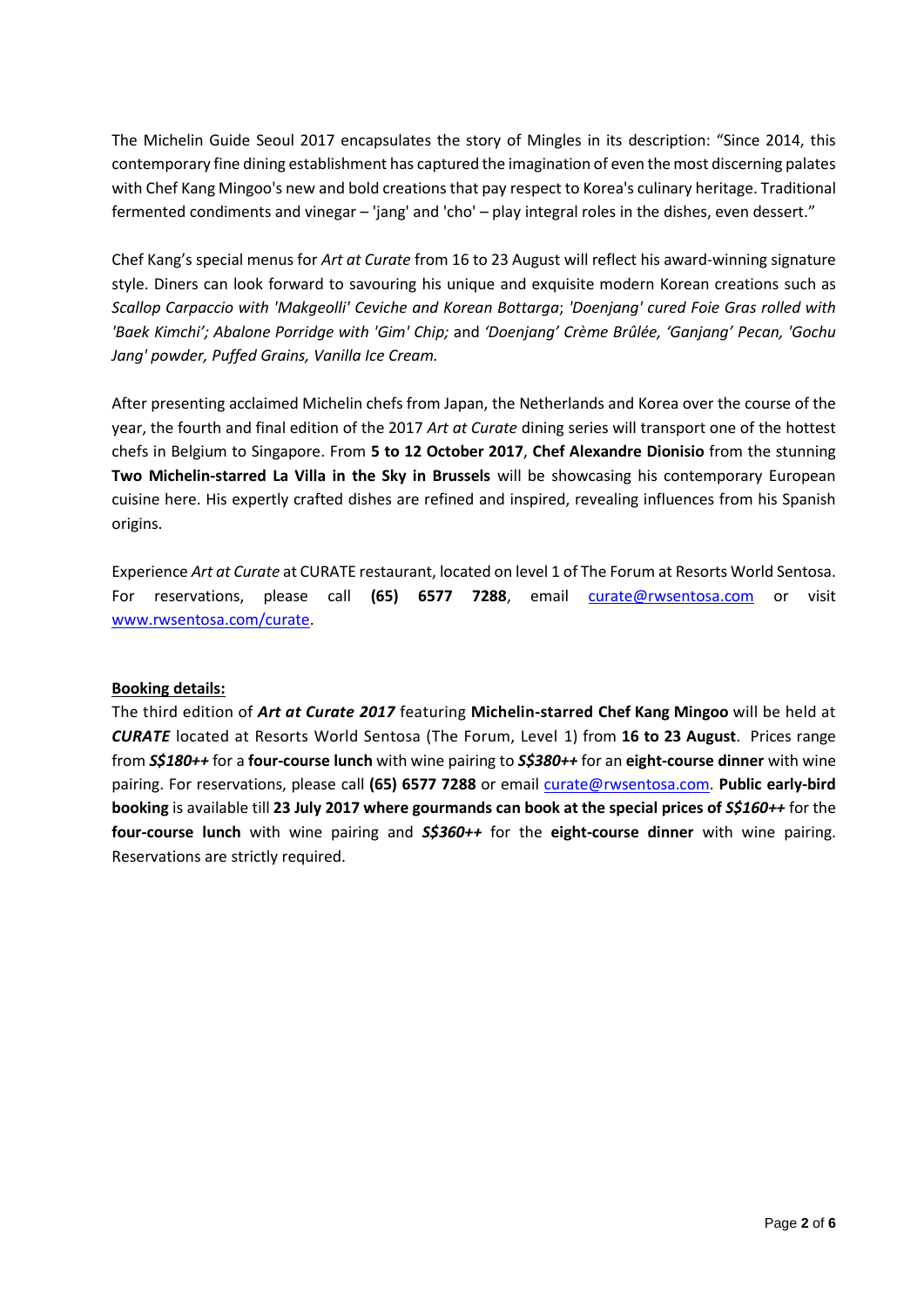# **Profile of Chef Kang Mingoo Chef-Owner of Mingles, Seoul, South Korea**



While still in his early 30s, Chef Kang Mingoo has already built an impressive résumé outside of Korea. After becoming the youngest head chef at Nobu Bahamas (part of renowned celebrity chef Nobu Matsuhisa's Japanese-Peruvian restaurant empire), Kang returned to Korea.

"I am a native Korean chef. I studied culinary arts at Kyonggi University in Korea. I lived abroad for five years. However, instead of furthering my studies at culinary institutions, I gained my experience working at various locations around the globe. The U.S., Spain, France, the Bahamas…wherever I could enhance my culinary knowledge, I sought out apprenticeships without the constraints of borders or environment."

His sense of duty to bring his international experiences to the table is reflected in his cuisine. "For Korean customers, I wanted to provide a fun experience; for foreigners, I wanted to provide a special meal that they can only have here. I wanted them to discover newness in familiarity. And because of that, I put more emphasis on *hansik* (Korean cuisine). Of course, consistent food quality is another important aspect of a restaurant but I think identity is more important. Over the past few years, restaurants in Korea have started to have their own diverse food offerings."

If there is one identity that Mingles can claim, it is that of serving innovative *hansik*. "I use different Korean herbs and ingredients that are in season, as well as traditional sauces and fermented vinegar to create my cuisine," Kang explains.

Most impressively, he makes excellent use of *jang* (Korean traditional fermented soybean sauces), which are at the heart of traditional Korean cuisine. "I like to create something refreshing that stems from their familiarity. It would be too imposing to just focus on unique and unfamiliar dishes. Instead, I believe it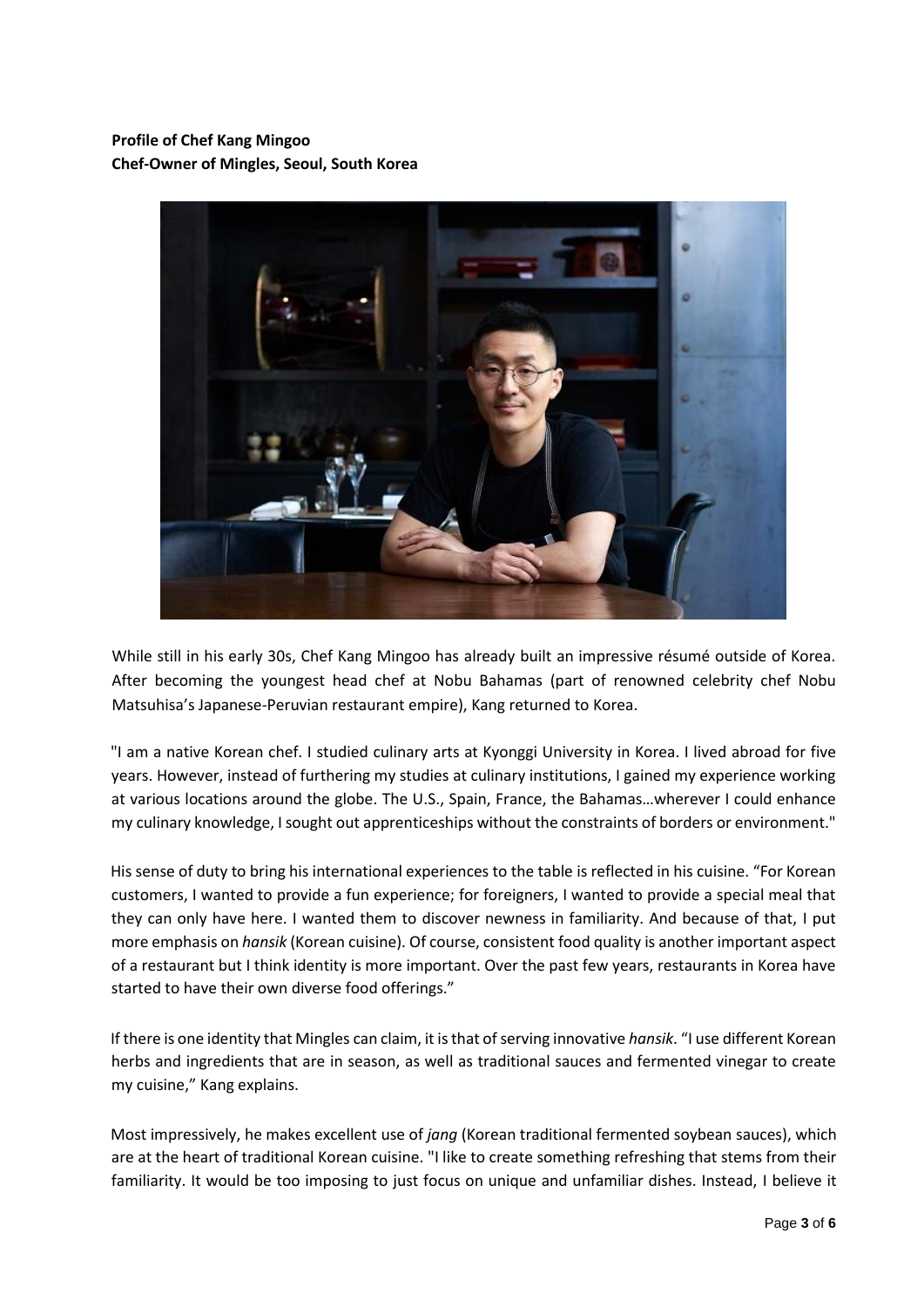would be more approachable to utilize familiar ingredients to capture the essence of the traditional dish in an innovative way. This is the reason behind us avidly using *jang* (\**ganjang*, *doenjang, gochujang*). Like how the old saying goes, 'The taste of Korean food stems from *jang',* we try to create new innovative dishes without compromising the essence of Korean flavours," says Kang.

Now he is developing his own representation of Korean cuisine which can show the distinctiveness of its long history. While doing this, Kang points out how important it was to him to learn from his mentor Cho Hee Sook and Korean Buddhist nun Jeong Kwan. Cho taught him the most traditional Korean cuisine and Jeong Kwan enlightened him on the connection between nature, ingredients and the food we consume. "We have to understand the very classics of Korean cuisine. Based on this knowledge and experience, we can create new things," says Kang.

\**Jang* is the generic Korean name for any seasoning made from fermented soybeans.

*Doenjang* (fermented soybean paste): Made by fermenting soy lump (*Maeju*) in salt water. *Doenjang* is a bright brown coloured paste used in soups or for seasoning

*Gochu-jang* (fermented chili paste): Traditional condiment made of chili powder, glutinous rice and powder of fermented soy lump (*Meaju*). *Gochu-jang* is spicy and has a vibrant red colour.

*Ganjang* (soy sauce): Made by brining soy lump (*Maeju*) in salt water and fermentation. *Ganjang* is a dark and salty liquid using for seasoning.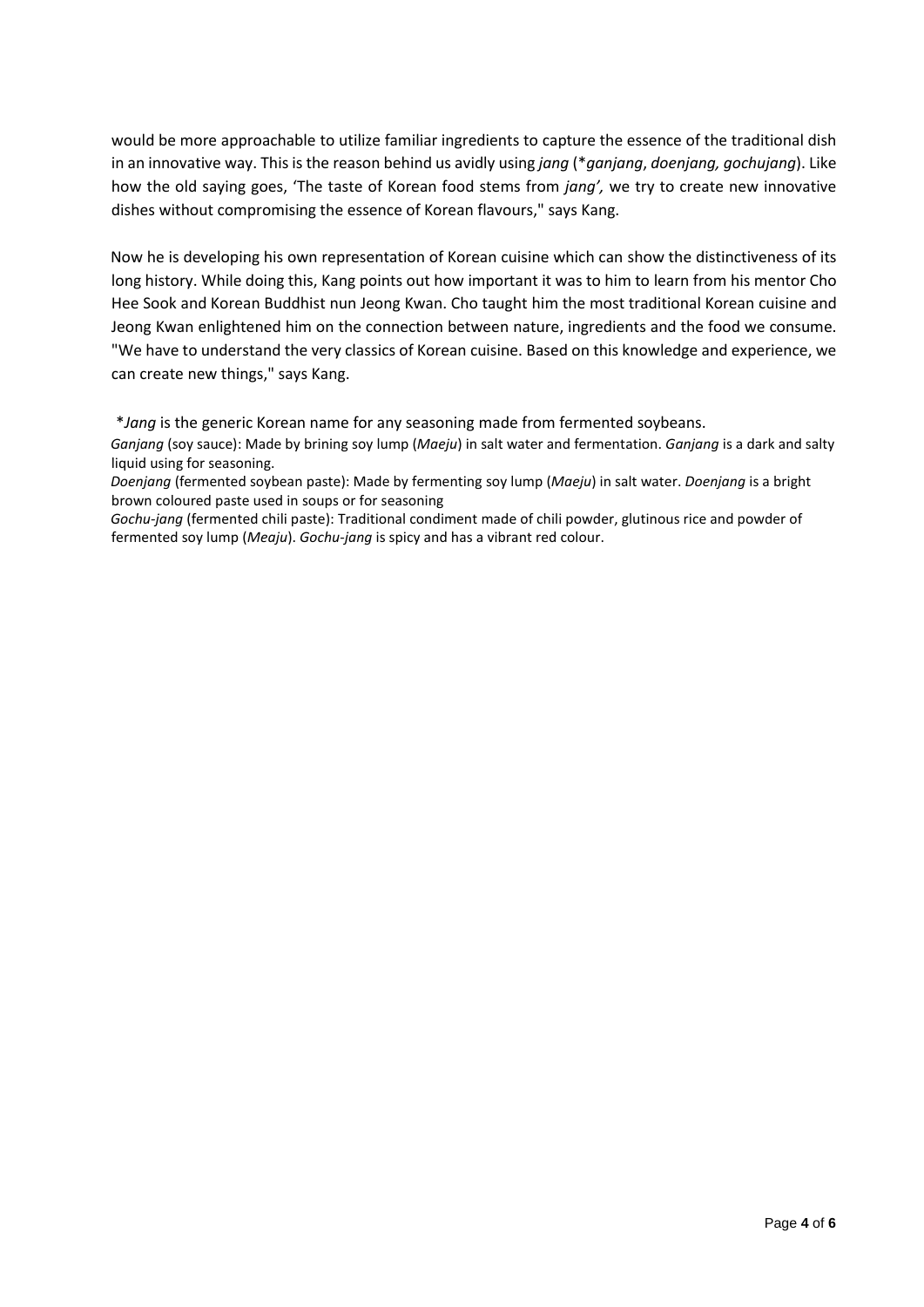#### **ABOUT RESORTS WORLD SENTOSA**

Resorts World Sentosa (RWS), Asia's premium lifestyle destination resort, is located on Singapore's resort island of Sentosa. Spanning 49 hectares, RWS is home to four world-class attractions including Universal Studios Singapore, S.E.A. Aquarium, Dolphin Island and Adventure Cove Waterpark. Other attractions include the Asian flagship of a world-renowned destination spa, a casino, six unique hotels and the Resorts World Convention Centre. With the most number of Michelin stars in one destination, RWS offers award-winning dining experiences at renowned celebrity chef restaurants, establishing itself as a key player in Singapore's vibrant and diverse dining scene. The integrated resort also offers world-class entertainment, from original resident productions to concerts and public shows such as the Crane Dance and the Lake of Dreams. RWS has been named "Best Integrated Resort" since 2011 for six consecutive years at the TTG Travel Awards which recognises the best of Asia-Pacific's travel industry.

RWS is wholly owned by Genting Singapore, a company of the Genting Group. For more information, please visit [www.rwsentosa.com.](http://www.rwsentosa.com/)

**1** / ResortsWorldatSentosa **B** @ wsentosa #RWSMoments #rwsdining #ArtAtCurate www.rwsentosablog.com

#### **ABOUT CURATE**

CURATE, the latest addition to the Resorts World Sentosa (RWS) culinary experience, provides a perennial stage exclusively for visiting Michelin chefs from around the world to showcase their finest culinary creations. It is Asia's first restaurant, located at RWS, dedicated to showcasing the Michelin star experience. Organised in partnership with Michelin Guide Singapore and Robert Parker Wine Advocate since 2016, the *Art at Curate* 2017 dining series will feature four guest chefs from Michelin-starred restaurants in Asia and Europe. The gastronomic experience at CURATE is further complemented by an extraordinary wine cellar that houses a prized collection of 365 highly rated labels. For more information, please visit [www.rwsentosa.com/curate.](http://www.rwsentosa.com/curate)

### **MEDIA CONTACTS**

**Resorts World Sentosa** Chloe Li Tel: +65 6577 9759 Email[: chloe.myli@rwsentosa.com](mailto:chloe.myli@rwsentosa.com)

**Ogilvy Public Relations (for Resorts World Sentosa)**  Jianle Liu Tel: +65 6395 3114 Email: [jianle.liu@ogilvy.com](mailto:jianle.liu@ogilvy.com)